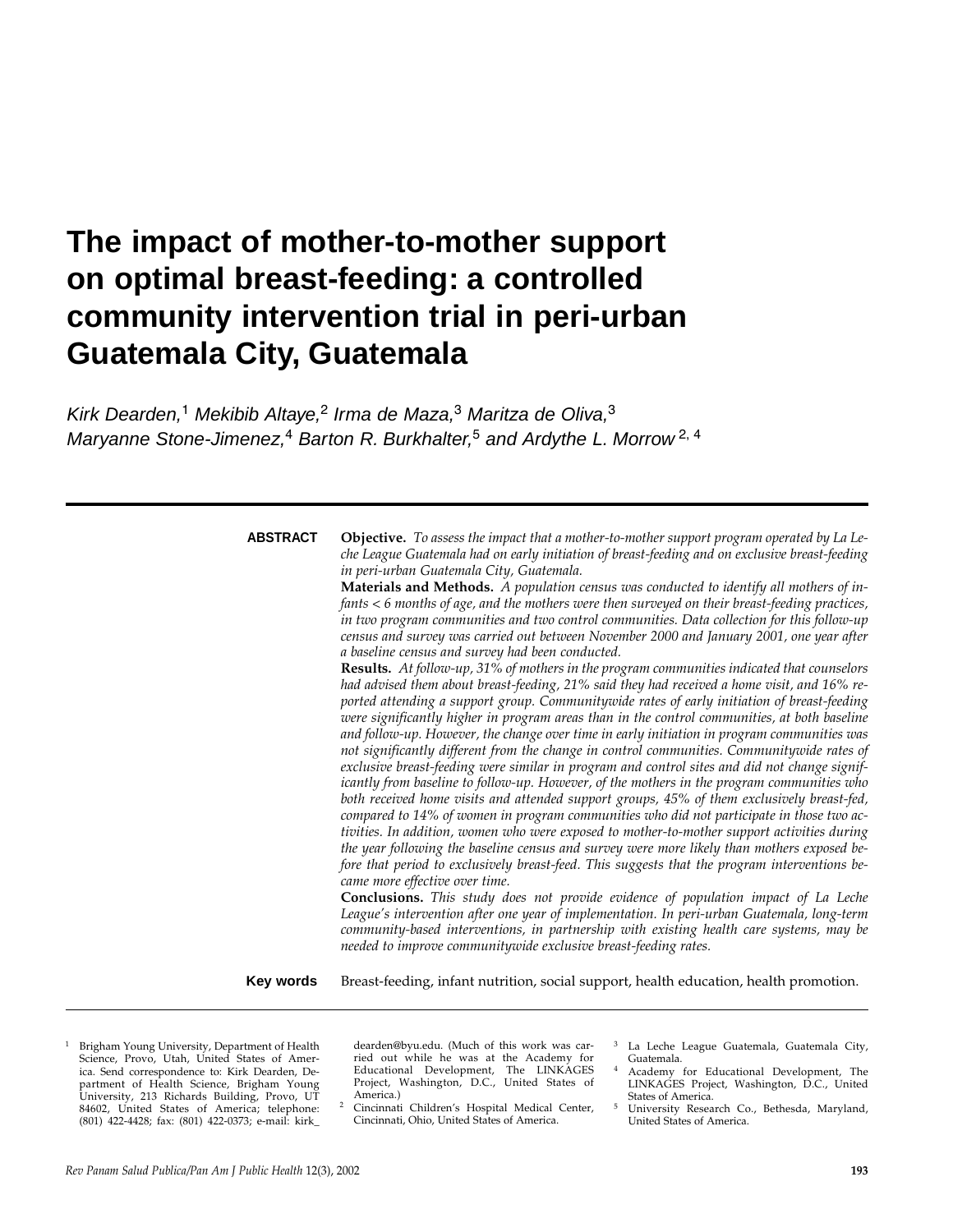Initiation of breast-feeding in the first hour after birth and exclusive breast-feeding for the first 6 months of life are global public health goals aimed at reducing infant morbidity and mortality. A number of strategies have been used to promote these optimal breast-feeding behaviors, but the relative effectiveness of different strategies is not yet well established. There are few rigorous studies that demonstrate the impact of breast-feeding promotion efforts in developing countries. Many of these studies focus on clinic-based interventions occurring at the time of delivery (1–4). Only a handful of community-based studies have been carried out to demonstrate the impact of breast-feeding support activities; these focus largely on the use of paid staff. Data are lacking on the impact of mother-to-mother support groups, one of the most well-known and widespread strategies for promoting breast-feeding (5). Because these support groups are usually community–based, participatory, and experiential, they have the potential to bring about positive changes in the way mothers feed their infants. These characteristics have also made support groups more difficult to study.

The study described here reports on baseline and follow-up surveys for an intervention trial in two program communities and in two control communities of the impact of the mother-tomother support program of La Leche League Guatemala (LLLG) on early initiation of breast-feeding and on exclusive breast-feeding. The study tests the hypothesis that increased peer support for breast-feeding improves optimal breast-feeding practices at the community level, with the greatest impact among women who directly participate in LLLG's programs. A baseline study of factors affecting early initiation of breast-feeding and exclusive breast-feeding is reported separately in this issue of this journal (6). The baseline study identified infant's place of delivery as the most important determinant of early initiation of breast-feeding, with children born at home or at Ministry of Health (MOH) health centers significantly more likely

to initiate breast-feeding early than were children born at private hospitals. The most important determinant of exclusive breast-feeding was place of work: mothers who did not work outside the home were far more likely to exclusively breast-feed. After controlling for infant's age and sex and mother's ethnicity, women who did not work outside the home were 3.2 times as likely to exclusively breastfeed in comparison to women who worked outside the home (95% confidence interval: 1.6–6.4).

In 1989, La Leche League Guatemala began training unpaid volunteer breast-feeding counselors (known in Spanish as *monitoras*) in low-income peri-urban areas of Guatemala City, which is the capital and largest city of the country. Funding for breastfeeding counselors was intermittent from 1989 to 1999, but increased thereafter. The counselors receive training and follow-up from LLLG to carry out breast-feeding promotion and support activities in the communities where they live. Counselors facilitate mother-to-mother support groups; visit women in their homes; contact women informally on buses, in markets, and in other public areas; and refer women to nearby health clinics for lactation management for problems that they (the counselors) are not trained to handle. The major focus of the counselors' work has been to facilitate the motherto-mother support groups through periodic home visits. Mother-to-mother support groups are usually held monthly in mothers' homes or in churches, schools, or other public places. During these meetings, counselors introduce one of four major topics: 1) the advantages of breastfeeding, 2) early breast-feeding, including techniques for breast-feeding, 3) breast-feeding difficulties and how to overcome them, and 4) complementary feeding. To facilitate discussion and learning, the League uses large cloth posters for each topic. During group meetings the counselors provide encouragement to the mothers to breast-feed but support them in their infant-feeding decisions whether or not they choose to breast-feed.

A survey of counselors conducted in January 2000 indicated that breastfeeding counselors were typically middle aged (on average, 41.8 years old) and multiparous (mean number of children  $= 4.0$ ). Thirty-six percent had completed primary school, and 11% had completed high school. Fiftyone percent reported having paid employment.

In 1999 The LINKAGES Project provided funding to LLLG to expand recruitment and training, quadrupling the number of active counselors in the two program communities of this study, from 22 to 86 counselors. The LINKAGES Project is funded by the United States Agency for International Development (USAID). Through work with ministries of health, private volunteer organizations, and bilateral and multilateral organizations in Africa, Asia, and Latin America, The LINKAGES Project promotes optimal breast-feeding, related complementary feeding, and maternal nutrition practices. The LINKAGES Project is managed by the Academy for Educational Development (AED). AED is an independent nonprofit organization that is headquartered in Washington, D.C.

In 1999 in the two program communities in Guatemala City there was one breast-feeding counselor for every 10 pregnant women and one counselor for every 15 mothers of children less than 6 months of age. Training of counselors began in November of 1999 and ended one year later. In November 2000, when the follow-up data collection was begun, there was one counselor for every 3 pregnant women and one for every 4 mothers of children less than 6 months of age.

Beginning in 1999 La Leche League Guatemala introduced a number of other changes to its program. LLLG more clearly focused on pregnant women and mothers of children less than 6 months of age, as opposed to all women of reproductive age. For example, counselors increased home visits to pregnant women and invited them to attend mother-to-mother support groups. LLLG intensified efforts to communicate key messages. For instance, counselors spoke to pregnant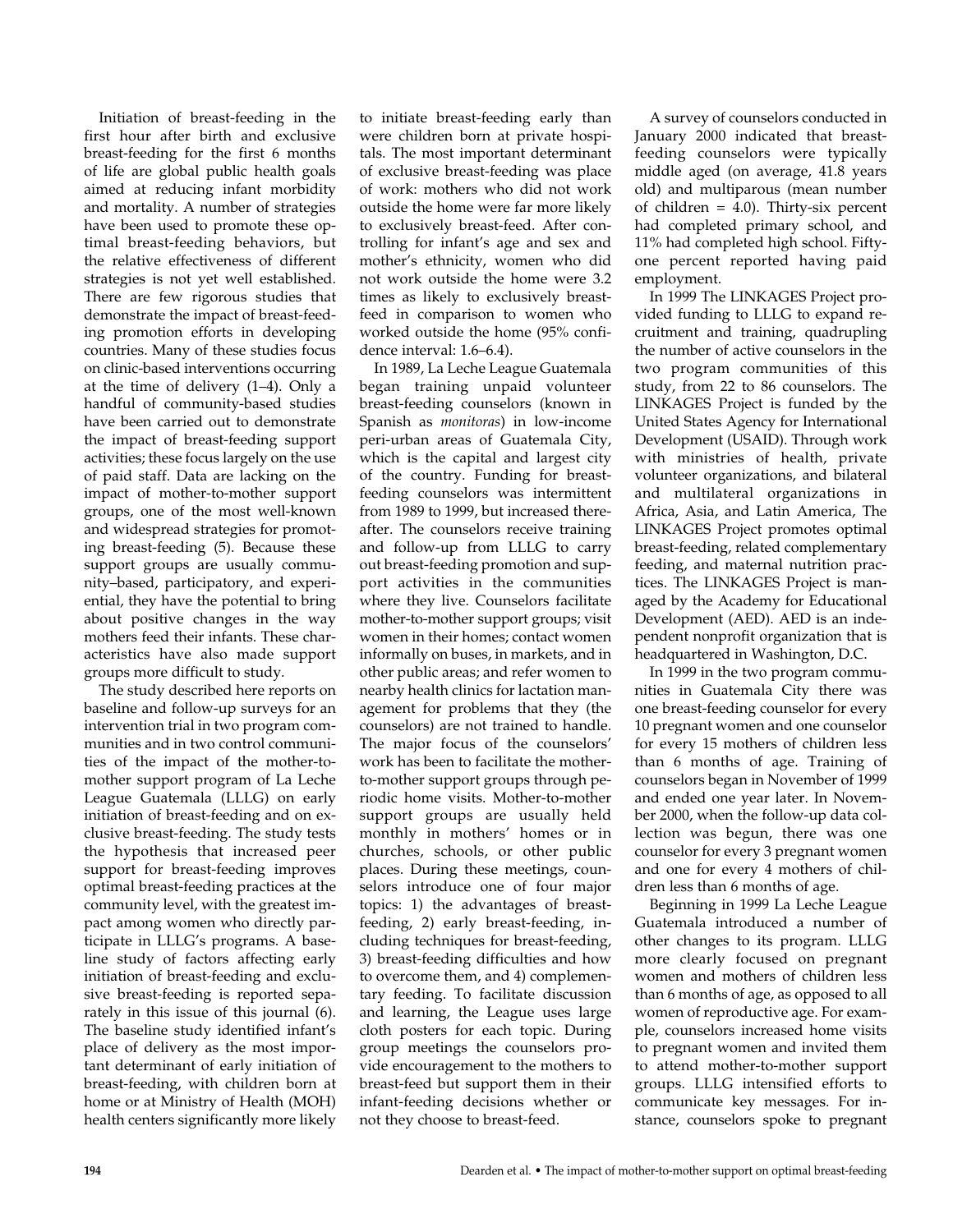**FIGURE 1. Data collection process for program communities and control communities in follow-up period, study of impact of mother-to-mother support on optimal breast-feeding, Guatemala City, Guatemala, 1999–2001**



mothers about immediate breast-feeding and about exclusive breast-feeding for the first 6 months and asked pregnant mothers to alert them when their babies were born so that the counselors could provide the new mothers with support and answer their questions. LLLG trained counselors to negotiate improved breast-feeding practices—including exclusive breastfeeding—with mothers during home visits. LLLG also provided more practical training for new counselors. Counselors spent approximately 50% more time during their 35- to 45-hour training practicing newly acquired facilitation skills with other trainees. LLLG more clearly defined the geo-

graphic area where counselors were encouraged to work, made an explicit effort to recruit and train counselors in underserved geographic areas, and hired four community liaisons, who were paid a modest salary to motivate and provide support for the many new breast-feeding counselors.

Historically, the Ministry of Health health center in El Limón, which was one of the study's two program communities, has been more active in promoting early initiation of breast-feeding and exclusive breast-feeding than the health centers that serve the three other study communities. Once a week the El Limón health center conducts support groups for pregnant women

who have come for prenatal visits and for new mothers who have come for postnatal visits. The health center and its 24-hour maternity ward encourage breast-feeding among mothers who have recently delivered and also coordinate breast-feeding efforts with other government and nongovernmental health organizations, including La Leche League. Health center staff—including volunteer promoters (who are not affiliated with LLLG), doctors, and a director—have been trained in lactation management. In contrast, staff at health centers that serve the second program community and the two control communities have either not received lactation management training or have received only sporadic basic training.

#### **MATERIALS AND METHODS**

This baseline and post-intervention study examined the breast-feeding behaviors of infants less than 6 months of age living in the two program communities (El Limón and La Esperanza) and the two control communities (Guajitos and Ciudad Real II). Methods for this study are described in detail in another article in this issue of this journal (6). Data collection for the follow-up census and survey was carried out between November 2000 and January 2001, one year after the baseline census and survey. Although the baseline survey occurred 10 years after LLLG began training breast-feeding counselors in the program communities, the results of our baseline study (6) suggest that in 1999 there were few differences in exclusive breast-feeding rates between the program communities and the control communities. Lack of earlier impact may be attributable to low levels of exposure to LLLG activities.

Figure 1 outlines the data collection process that was used with the women who were contacted during the follow-up survey. The profile at baseline can be found in the baseline-study article (6). In general, the women in the program and control communities in the follow-up study were similar to each other, except for rates of unavail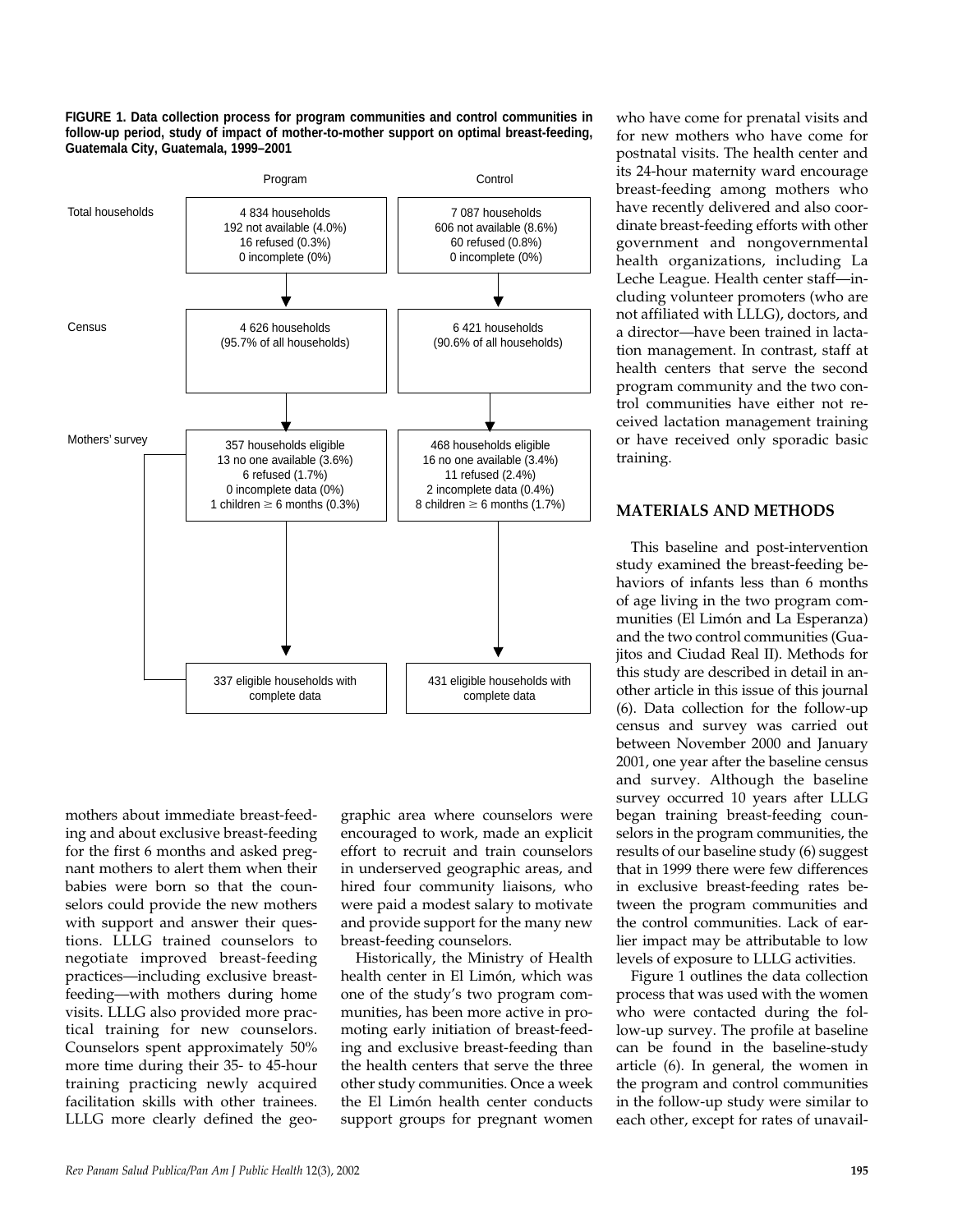ability for the census (8.6% in the control communities and 4.0% in the program communities).

The follow-up study asked the women questions on their breast-feeding practices. The definitions of exclusive and predominant breast-feeding that we used were the same as in the baseline study, and they are described elsewhere (7–8). The follow-up mothers' survey was identical to the baseline one, except for several additional questions designed to more accurately identify mothers' contact with La Leche League. Data collection, management, and analysis procedures were the same at follow-up as they had been at baseline (6).

Similar to analyses at baseline, multiple logistic regression analyses identified characteristics—including program exposure—that were associated with early initiation of breast-feeding or exclusive breast-feeding. Variables were kept or dropped from the model based on the Wald statistic, estimated coefficients, and changes in the likelihood ratio test. Interaction terms were included, and all models were checked for overfitting (9).

#### **RESULTS**

The sociodemographic characteristics of mothers residing in the program communities were similar to those for women in the control communities, both at baseline (6) and at follow-up (Table 1). However, at follow-up, mothers residing in control communities had significantly fewer years of formal schooling than did mothers from the program communities. Mothers in control communities were also more likely to have delivered at an MOH health center or at a private hospital and to have ever been spoken to about breast-feeding. Mothers in program and control communities were far more likely to report receiving advice about breast-feeding at follow-up than at baseline. For example, at baseline, 48% of mothers in program communities and 41% of mothers in control communities indicated that someone had spoken to them about breast-feed**TABLE 1. Characteristics of survey participants in program communities and control communities at follow-up, study of breast-feeding, peri-urban Guatemala City, Guatemala, 1999–2001** 

|                                               | Program<br>communities<br>$(n = 337)$ | Control<br>communities<br>$(n = 431)$ |         |
|-----------------------------------------------|---------------------------------------|---------------------------------------|---------|
| Characteristic                                | $\%$                                  | $\%$                                  | P value |
| Sociodemographic                              |                                       |                                       |         |
| Child's age (months)                          |                                       |                                       | 0.575   |
| 0-1                                           | 34.4                                  | 30.9                                  |         |
| $2 - 3$                                       | 33.8                                  | 36.0                                  |         |
| $4 - 5$                                       | 31.8                                  | 33.2                                  |         |
| Child's sex (male)                            | 49.6                                  | 49.4                                  | 0.970   |
| Mother's age (years)                          |                                       |                                       | 0.128   |
| $15 - 19$                                     | 22.6                                  | 16.9                                  |         |
| $20 - 29$                                     | 57.6                                  | 63.3                                  |         |
| $\geq 30$                                     | 19.9                                  | 19.7                                  |         |
| Mother's education:                           |                                       |                                       | 0.004   |
| None                                          | 10.1                                  | 12.1                                  |         |
| $1-3$ years                                   | 13.7                                  | 22.5                                  |         |
| 4-6 years                                     | 40.4                                  | 31.8                                  |         |
| 7-9 years                                     | 29.4                                  | 24.6                                  |         |
| High school or college                        | 6.5                                   | 9.1                                   |         |
| Language                                      |                                       |                                       | 0.040   |
| Spanish                                       | 96.4                                  | 93.0                                  |         |
| Mayan                                         | 3.6                                   | 7.0                                   |         |
| Water supply                                  |                                       |                                       | < 0.001 |
| Hose/Purchased by barrel                      | 9.2                                   | 2.3                                   |         |
| Public water tap                              | 5.3                                   | 3.3                                   |         |
| In house                                      | 85.5                                  | 94.4                                  |         |
|                                               |                                       |                                       |         |
| Health system                                 |                                       |                                       |         |
| Prenatal care (yes)                           | 84.3                                  | 81.2                                  | 0.266   |
| Child's place of birth                        |                                       |                                       | < 0.001 |
| At home                                       | 1.2                                   | 2.1                                   |         |
| Ministry of Health health center              | 38.3                                  | 42.5                                  |         |
| Ministry of Health hospital                   | 35.3                                  | 31.6                                  |         |
| Social Security hospital                      | 20.2                                  | 11.6                                  |         |
| Private hospital                              | 5.0                                   | 12.3                                  |         |
| Work and child care                           |                                       |                                       |         |
| Mother works outside the home                 | 12.8                                  | 11.1                                  | 0.490   |
| Mother takes child to work (yes) <sup>a</sup> | 23.3                                  | 27.1                                  | 0.675   |
|                                               |                                       |                                       |         |
| Social support                                |                                       |                                       |         |
| Someone had ever spoken to mother             |                                       |                                       |         |
| about breast-feeding (yes)                    | 80.7                                  | 94.9                                  | < 0.001 |
| Advised other mothers about                   |                                       |                                       |         |
| breast-feeding (yes)                          | 59.9                                  | 61.5                                  | 0.664   |
|                                               |                                       |                                       |         |

a "Mother takes child to work" includes only those mothers who indicated they worked outside the home.

ing. At follow-up, 81% of mothers in program communities and 95% of mothers in control communities said that someone had spoken to them about breast-feeding.

With 22 "active" counselors at baseline, there was 1 breast-feeding counselor for every 10 pregnant women living in the program communities and 1 counselor for every 15 mothers of children less than 6 months of age. (An "active" counselor was one who had facilitated at least one support group in the last year and who had also submitted monthly reports on level of activity at least three times in the previous year.) At follow-up, one year later, there were 86 active counselors (1 counselor for every 3 pregnant women and 1 for every 4 mothers of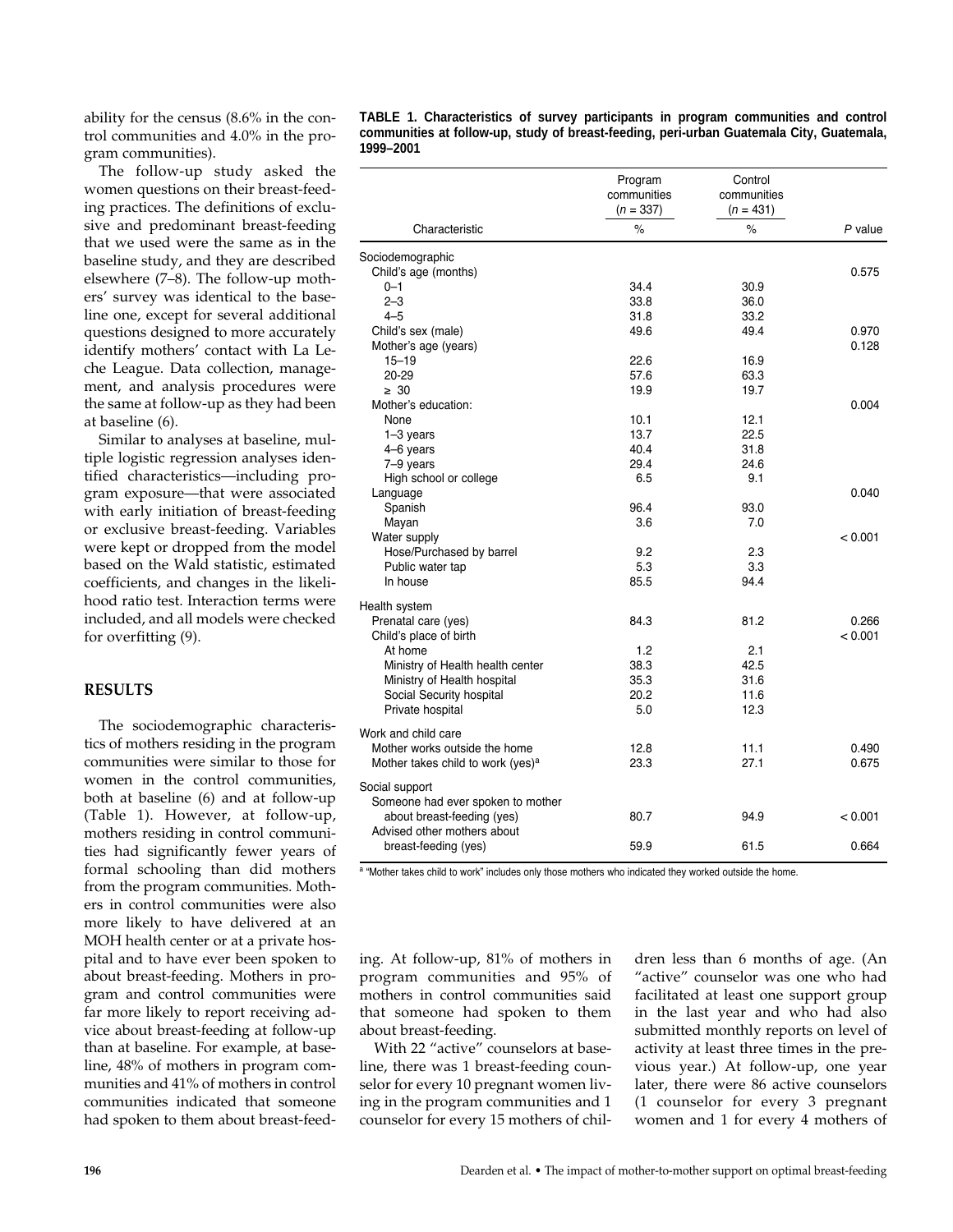



children less than 6 months of age). As expected, there were large increases in the percentage of women in program communities who reported having contact with LLLG (Figure 2).

The results in Table 2 indicate that nearly all the mothers had breast fed at some time; however, at follow-up, only 21% of mothers in the program communities and 19% of mothers in the control communities had exclusively breast fed in the preceding 24 hours. The mothers in the program communities were significantly more

likely than the mothers in the control communities to initiate breast-feeding in the first hour. However, there were no significant differences in rates of exclusive breast-feeding between program and control communities. Other findings (not shown in Table 2) indicated that, overall, 12% of mothers had exclusively breast fed in the previous week and 5% had exclusively breast fed since birth. Forty-one percent of women who reported exclusively breast-feeding during the previous 24 hours said that they did not breastfeed exclusively throughout the previous week. Seventy-one percent of women had used a bottle to feed their infants in the previous 24 hours; 89% had used a bottle at least once since the child's birth.

Besides breast milk, the two most common substances given in the first month of life were sugar water (given by 41% of caregivers) and infant formula (24%). In the second month of life, 39% of caregivers provided formula to their infants. Bottle use was widespread. In the 24 hours prior to interview, 66% of infants less than 1 month of age and 81% of infants 1–2 months of age were fed using a bottle. Mothers who had given their babies liquids or foods in addition to breast milk were asked directly why they had done so. Insufficient milk (reported by 36% of women) and work outside the home (11%) were the most frequently cited reasons for not breast-feeding exclusively.

The results presented in Figure 3 indicate that, at follow-up, women within program communities who participated in LLLG breast-feeding promotion and support activities were no more likely than those who did not participate to initiate breast-feeding early. However, Figure 4 suggests that exposure to LLLG activities was associated with exclusive breast-feeding. Of the mothers who had not participated in either home visits or support

|                      | TABLE 2. Breast-feeding behaviors by community type, at follow-up, study of breast-feeding, peri-urban Guatemala City, |  |  |  |
|----------------------|------------------------------------------------------------------------------------------------------------------------|--|--|--|
| Guatemala, 1999-2001 |                                                                                                                        |  |  |  |

|                                         | Program<br>communities<br>$(n = 337)$ |      | Control<br>communities<br>$(n = 431)$ |      |                        | Change from baseline |          |
|-----------------------------------------|---------------------------------------|------|---------------------------------------|------|------------------------|----------------------|----------|
| Outcome                                 | No.                                   | $\%$ | No.                                   | $\%$ | $P$ value <sup>a</sup> | Program              | Control  |
| Primary                                 |                                       |      |                                       |      |                        |                      |          |
| Initiated breast-feeding in first hour  | 90                                    | 27.4 | 84                                    | 19.6 | 0.011                  | $+1.0%$              | $+3.0%$  |
| Exclusively breast-fed in past 24 hours | 69                                    | 20.5 | 80                                    | 18.6 | 0.506                  | $+2.1%$              | $-3.9%$  |
| Secondary                               |                                       |      |                                       |      |                        |                      |          |
| Not given a bottle in past 24 hours     | 99                                    | 29.4 | 118                                   | 27.4 | 0.542                  | $+2.6%$              | $-4.3%$  |
| Ever breast-fed                         | 328                                   | 97.3 | 429                                   | 99.5 | 0.011                  | $-1.8%$              | $+0.8%$  |
| Currently breast-feeding                | 310                                   | 94.5 | 390                                   | 90.9 | 0.063                  | $+4.1%$              | $-0.1%$  |
| Predominantly breast-fed in past        |                                       |      |                                       |      |                        |                      |          |
| 24 hours                                | 93                                    | 27.6 | 122                                   | 28.3 | 0.828                  | $+17.7%$             | $+15.3%$ |

a P values compare program and control communities at follow-up.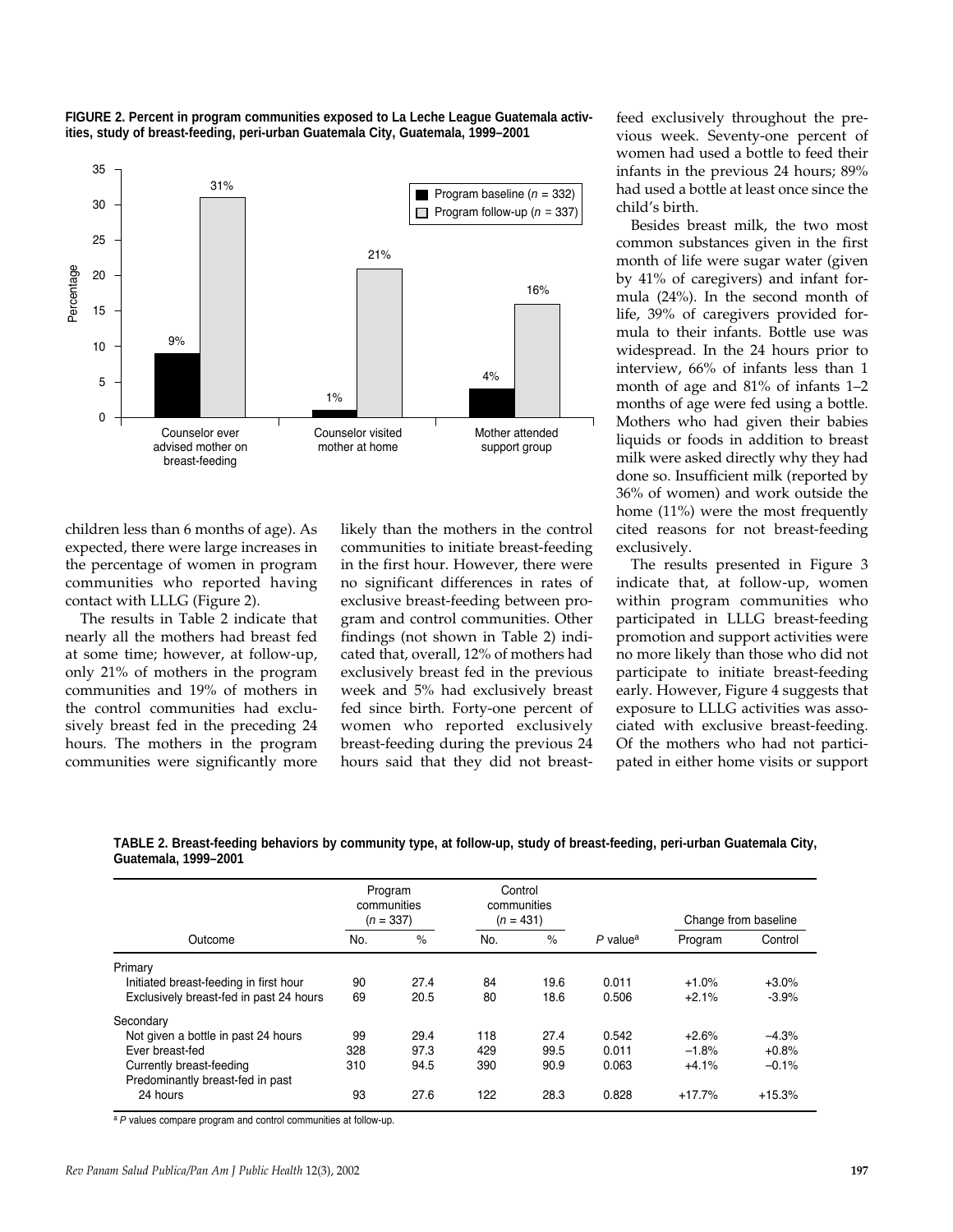



groups, 14% of them had exclusively breast fed in the previous 24 hours, compared with 45% of women who had participated in both types of activities and 42% of women who had participated in support groups only. Additionally, women at follow-up who were exposed to LLLG interventions were more likely than women exposed at baseline to exclusively breast-feed. For example, at baseline, 13% of mothers who had ever been advised by a counselor exclusively breast fed, com-

pared with 30% who had been advised at follow-up (results not presented in figure).

With respect to social support for breast-feeding, mothers who had ever been spoken to about breast-feeding (regardless of the source of information) were no more likely to initiate the practice in the first hour or to exclusively breast feed. Mothers who specifically mentioned speaking to LLLG counselors were no more likely than women who had not spoken to coun-





selors to initiate breast-feeding in the first hour; however, they were more likely to exclusively breast feed (28% vs. 17%, *P* = 0.004). If women had heard about breast-feeding from health personnel, mothers, or their mothers-inlaw, they were less likely to initiate breast-feeding early than were women who had not heard about breast-feeding from these sources. For example, 20% of the mothers who spoke to health care personnel initiated breast-feeding in the first hour, as compared to 27% of mothers who had not discussed breast-feeding with health care personnel  $(P = 0.05)$ . Hearing about breastfeeding from health care personnel and mothers-in-law was not associated with exclusive breast-feeding.

Multiple logistic regression was used to summarize the significant independent factors associated with early initiation and exclusive breastfeeding at baseline and at follow-up, accounting for confounding factors. At baseline and at follow-up, place of delivery was significantly associated with initiation of breast-feeding. At baseline, women who delivered at home and at Ministry of Health (MOH) health centers were significantly more likely than women delivering in a private hospital to initiate breast-feeding in the first hour of life (odds ratio (OR) for at-home delivery  $= 4.1$ , and  $95\%$ confidence interval (CI): 1.2–13.3; OR for MOH health centers = 4.9, and 95% CI: 1.6–15.0). At follow-up, mothers who delivered at an MOH health center (OR = 5.4, 95% CI: 3.0–9.7) or at an MOH hospital (OR =  $3.7$ ,  $95\%$  CI: 2.1–6.5) were more likely than mothers delivering at a private hospital to initiate breast-feeding in the first hour. At baseline and follow-up, no other place of delivery was significantly associated with early initiation of breastfeeding. At follow-up, mothers residing in program communities were more likely to initiate breast-feeding early (OR = 1.6, 95% CI: 1.1–2.3).

The factors associated with exclusive breast-feeding were also similar at baseline and follow-up. At follow-up, the most prominent risk factors for failure to exclusively breast-feed were mother's work outside the home (OR =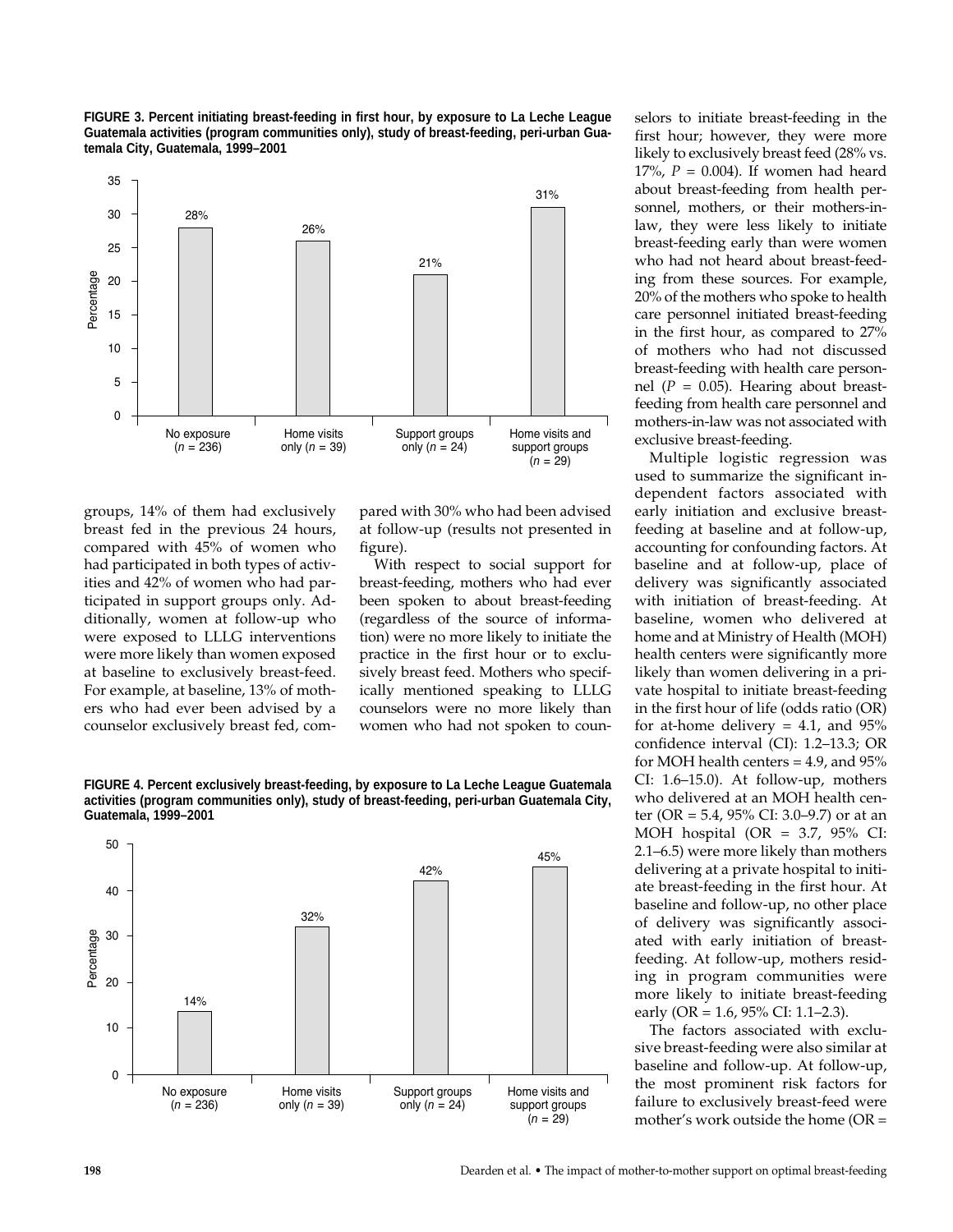5.3, 95% CI: 1.9–15.3) and lack of exposure to LLLG activities, after controlling for the child's age and sex and the mother's ethnicity. Mothers who received a home visit by a breast-feeding counselor and participated in support groups were 5.4 times as likely (95% CI: 2.3–12.6) as were mothers with no exposure to LLLG activities to exclusively breast-feed. Mothers who participated in support groups only were 4.8 times as likely to exclusively breast-feed (95% CI: 1.9–11.8) as were mothers who did not participate in the groups. Similarly, mothers who participated in home visits only were 3.4 times as likely to exclusively breastfeed (95% CI: 1.6–7.2) as were mothers who did not participate in home visits.

Multiple logistic regression was also used to determine whether the change in breast-feeding behaviors from baseline to follow-up in the program communities was significantly different from the change in breast-feeding behaviors in the control communities. The change in early initiation of breastfeeding in the program communities (as measured by the odds ratio at follow-up divided by the odds ratio at baseline, or the ratio of odds ratios (ROR)) was not significantly different from the change in the control communities (ROR = 0.9; 95% CI: 0.5–1.4). Likewise, the change in exclusive breast-feeding in the program and control communities was not significantly different (ROR = 1.5; 95% CI: 0.9–2.4).

## **DISCUSSION**

This research contributes to a growing body of literature on the impact of community-based breast-feeding promotion and support. Findings from this study suggest that while periurban Guatemala City provides a culture that is generally supportive of breast-feeding, breast-feeding behaviors were far from optimal: 80% of mothers of children less than 6 months of age did not exclusively breast-feed in the previous 24 hours. Results also suggest that, over the course of a oneyear time period, the independent breast-feeding promotion and support

activities enacted by LLLG did not impact exclusive breast-feeding practices at the community level. However, only 31% of mothers participated in LLLG programs at any level. Even so, mothers who directly participated in La Leche League activities were more likely to practice exclusive breast-feeding than mothers who did not participate. Additionally, results from this study suggest LLLG was more successful at convincing women to exclusively breast-feed by the end of the follow-up period than had been true at baseline.

Limitations of this intervention study include higher rates of absenteeism for the census in control communities as well as retrospective data collection, making it difficult to obtain such information as whether and how expectant mothers intended to breastfeed. Additionally, the follow-up assessment occurred one year after the intervention. It is possible that the intervention had a greater impact on breast-feeding practices; however, the long-term impact of the program was not measured.

Self-selection might explain why mothers in program communities who participated in LLLG activities were more likely than mothers in those communities who did not participate to initiate breast-feeding in the first hour of life and to exclusively breast feed. While it is not possible to rule out selfselection as an explanation for positive results, separate analyses conducted by the co-authors of this study provide no evidence of self-selection in periurban Guatemala City. There were significant differences between mothers who participated in LLLG activities (participants) and mothers who had no exposure to LLLG activities or had heard of LLLG activities but chose not to participate (nonparticipants). For example, mothers who participated in LLLG activities were significantly more likely than nonparticipants to have older infants (4–5 months of age), to have more formal schooling, and to be of Spanish heritage rather than Mayan heritage. Since these factors are often associated with suboptimal breast-feeding practices (10), this suggests that women who participated in

LLLG activities may have been at greater risk of not exclusively breastfeeding.

In developing countries, only a few community-based studies have been carried out to examine the relationship between breast-feeding promotion and support and optimal breast-feeding practices. One study, carried out by Freedom from Hunger in Ghana over a three-year period (11), suggests that "Credit with Education" (small-scale loans and group education about health and nutrition, including breastfeeding) was positively associated with several breast-feeding behaviors. Notably, program participants were significantly more likely to give colostrum than were mothers in control communities and mothers in program communities who did not participate in Credit with Education. Program participants were also more likely to delay the introduction of water and to never use a bottle. There were no significant differences between nonparticipants and controls.

A randomized controlled trial in Mexico (12) demonstrated large increases in rates of exclusive breastfeeding using paid peer counselors. Equally impressive results have recently been obtained in another randomized controlled trial using paid peer counselors in urban Bangladesh (13). In both Mexico and Bangladesh, all the women in the program communities who agreed to participate in the study received breast-feeding promotion and support. Consequently, it is not possible to determine whether women in the program communities in those two countries who did not participate in the programs improved breast-feeding practices.

Studies carried out among low-income women in more-industrialized nations suggest that the use of peer counselors can positively affect initiation of breast-feeding as well as the prevalence of breast-feeding shortly postpartum. The evidence about the long-term impact of peer counseling on prevalence of breast-feeding is mixed (14–16). In an exhaustive review of the literature, Fairbank and colleagues (16) have noted that peer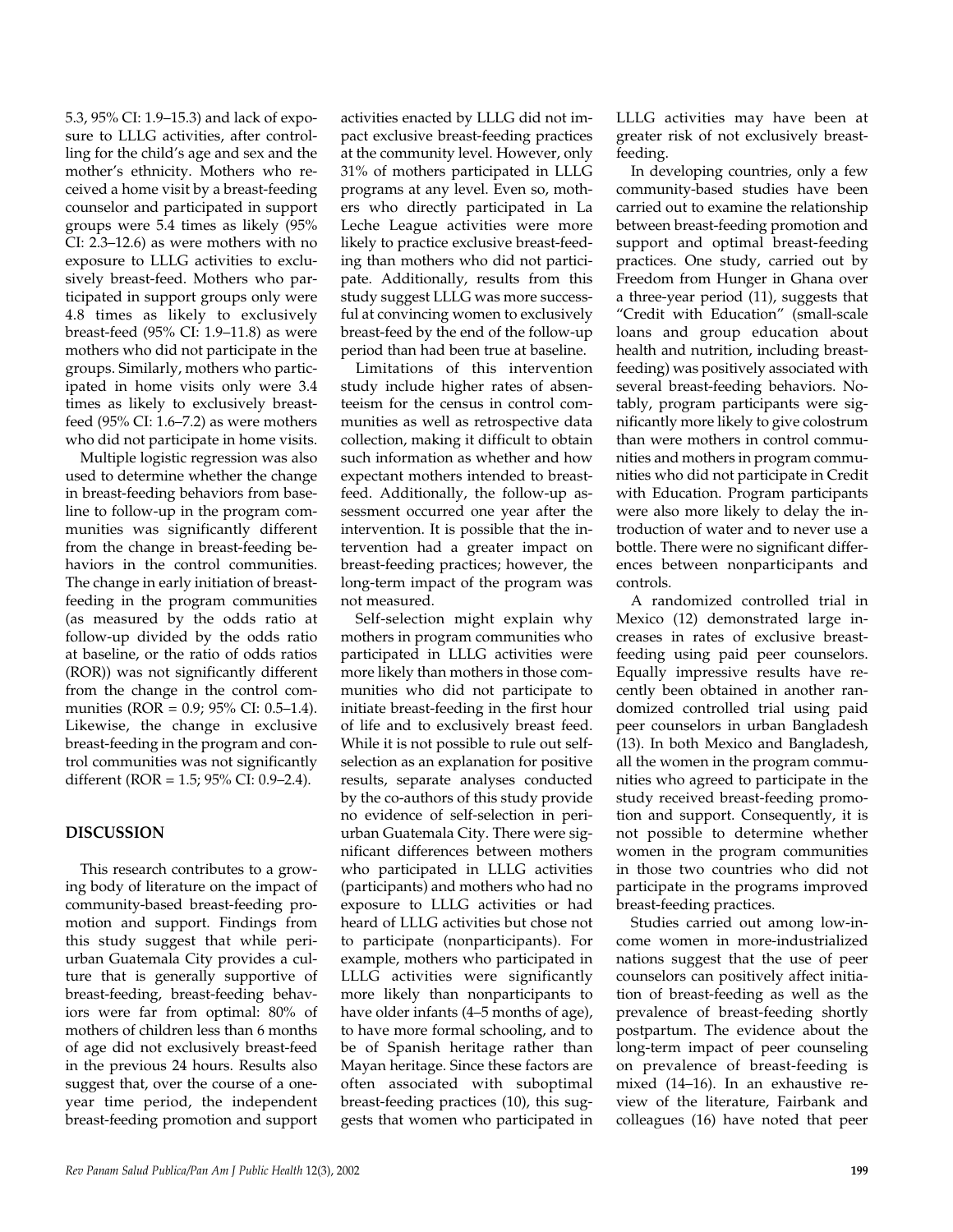support programs delivered in the antenatal and postnatal periods have been associated with increased initiation and duration of breast-feeding. A similar review in developing countries (3) suggests that peer counseling and social support are generally positively associated with initiation of breastfeeding, giving colostrum, and exclusive breast-feeding.

Social support for breast-feeding may be emotional or informational, or it may facilitate other forms of support, including clinical support for breast-feeding problems. It is difficult, however, to evaluate the various types of support mothers receive. This study of Guatemala assesses general social support for breast-feeding, including whether someone spoke to mothers about breast-feeding, who spoke with them, and the mothers' participation in LLLG activities. Additional quantitative and qualitative research is needed to identify the kinds of support women receive and to determine whether certain types of support are more closely linked to optimal breastfeeding behaviors.

At least two important questions emerge from this study. First, why were there large increases from baseline to follow-up in the percent of women in control communities who indicated someone had spoken to them about breast-feeding? Second, why is there a lack of communitywide impact of mother-to-mother support on optimal breast-feeding practices?

Some answers to these questions are suggested by findings from a yearlong qualitative study that was carried out as part of this research. The goal of that qualitative study was to document potential influences on breastfeeding knowledge, attitudes, and practices in both program and control communities. Results point to only one external factor that might have influenced exposure to breast-feeding messages. Between 1998 and 2001, 869 Cuban physicians came to Guatemala to open health posts, strengthen hospitals, and address the health care needs of individuals. Some physicians worked intensively in one of the control communities but not in the other

three communities that were included in this study. Much of their work was community-based promotion of family health, including an active focus on breast-feeding. Anecdotal evidence suggests that mothers readily received and listened to the advice of the Cuban doctors.

Several factors might explain the lack of impact of mother-to-mother support on exclusive breast-feeding practices at the community level. While LLLG had been active in the program communities for nearly a decade prior to the baseline study, intensive efforts to reach large numbers of women only began in 1999. Because recruitment and training occurred on a rolling basis, newly trained breast-feeding counselors had, on average, less than a half year to carry out home visits and to facilitate support groups. Additionally, the frequency with which volunteer breast-feeding counselors conducted home visits and support groups varied from counselor to counselor (all counselors were encouraged to hold at least one support group per month). Consequently, women may not have received sufficient support throughout pregnancy and at critical junctures in the first 6 months postpartum, when important decisions about breast-feeding are made. Studies in Mexico (12) and in Bangladesh (13) point to the importance of early and repeated contact with peer counselors. Literature reviews by Fairbank and colleagues (16) and by Green (3) have noted the effectiveness of packages of interventions, including peer support, women's groups, mass media campaigns, national policy changes, changes in hospital practices, counseling and health education, and integration of community interventions with the formal health system. Historically, most of La Leche League's efforts in Guatemala have focused on the single intervention of peer support, delivered through home visits, counseling and referral, and support groups.

This study does not provide evidence that La Leche League was able to achieve population-level changes in breast-feeding practices after one year of program implementation. Even so,

breast-feeding promotion and support appear to improve breast-feeding practices among those who have direct contact with La Leche League. Additionally, participation in League activities likely benefits women in ways not measured by this study.

How might the community-level impact of mother-to-mother support activities be increased? Other research (12) suggests that community-based initiatives to promote and support breast-feeding should be geared toward women during pregnancy, when decisions about infant-feeding are made. In addition to improved targeting of women, behavior change approaches may need to be more explicit by discouraging the use of sugar water and infant formula, especially in the first few months of life; by emphasizing the importance of *exclusive* breast-feeding; and by providing mothers with specific options for exclusively breastfeeding their children. Furthermore, long-term community-based interventions will most likely need to be carried out in partnership with existing health care systems to ensure communitywide improvements in breast-feeding practices.

**Acknowledgements.** The authors gratefully acknowledge the interviewers who participated in data collection, as well as the input and review provided by Kathy Baker, Rebecca Magalhaes, and Bruce Newman. The authors also wish to express heartfelt posthumous thanks to Lydia de León, who managed the field portion of the study. This research was funded by LINK-AGES (Breastfeeding, LAM and Related Complementary Feeding, and Maternal Nutrition Program). LINKAGES is supported by the GH/HIDN, United States Agency for International Development, under Cooperative Agreement No. HRN-A-00-97-00007-00, and managed by the Academy for Educational Development. The opinions expressed herein are those of the authors and do not necessarily reflect the views of the U.S. Agency for International Development nor The LINK-AGES Project.